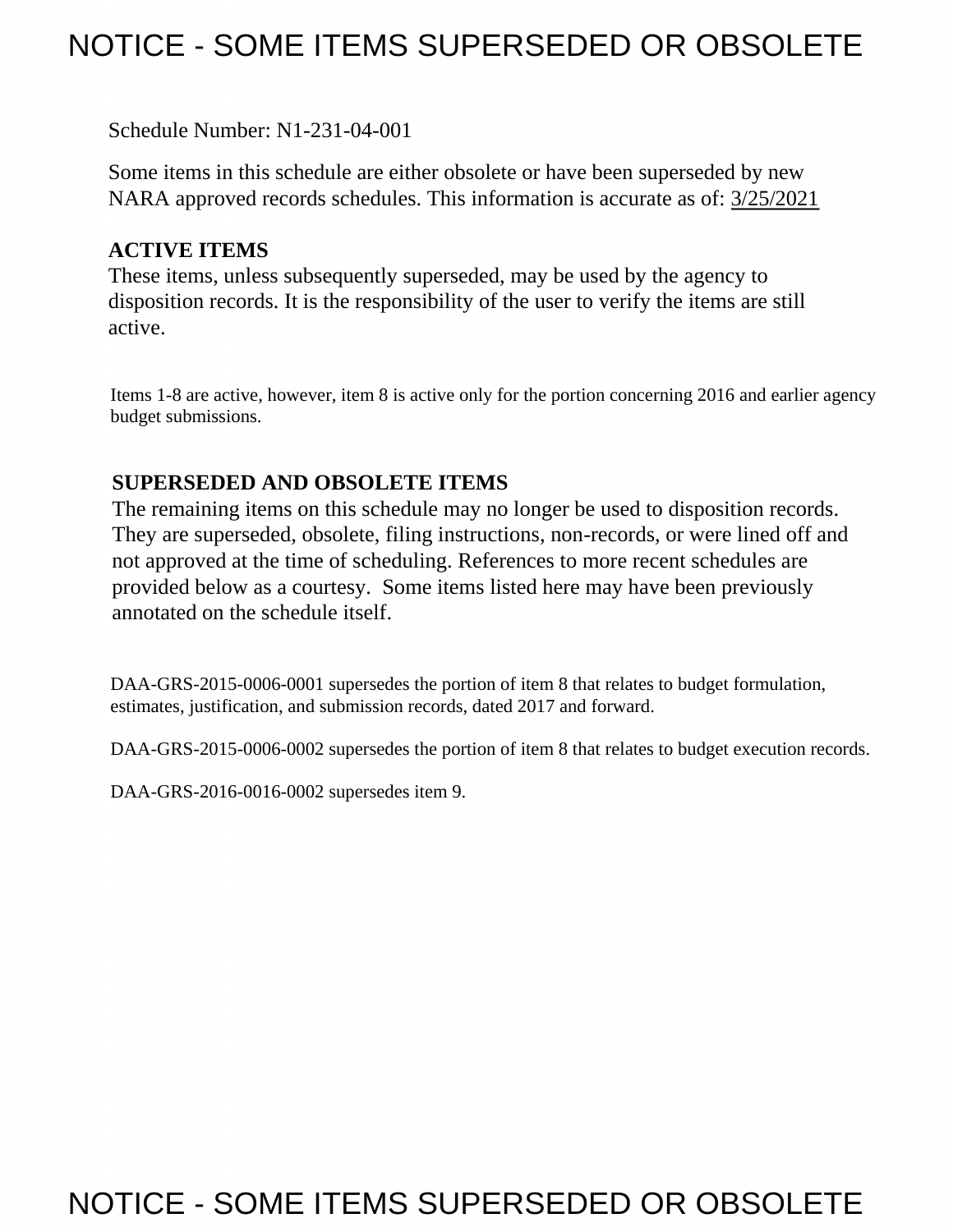|                                                                                                                                                                                                                                                                                                                                                                                                                                                                                                        |                                                                                                                             |                                                | JOB NU.                                                                                                          |                                            |                                                      |
|--------------------------------------------------------------------------------------------------------------------------------------------------------------------------------------------------------------------------------------------------------------------------------------------------------------------------------------------------------------------------------------------------------------------------------------------------------------------------------------------------------|-----------------------------------------------------------------------------------------------------------------------------|------------------------------------------------|------------------------------------------------------------------------------------------------------------------|--------------------------------------------|------------------------------------------------------|
|                                                                                                                                                                                                                                                                                                                                                                                                                                                                                                        | REQUEST FOR RECORDS DIS SITION AUTHORITY                                                                                    |                                                |                                                                                                                  | R                                          | $N1 - 231 - 04 - 1$                                  |
| To.                                                                                                                                                                                                                                                                                                                                                                                                                                                                                                    | NATIONAL ARCHIVES & RECORDS ADMINISTRATION                                                                                  |                                                | Date received                                                                                                    |                                            |                                                      |
| 8601 ADELPHI ROAD COLLEGE PARK, MD 20740-6001                                                                                                                                                                                                                                                                                                                                                                                                                                                          |                                                                                                                             |                                                |                                                                                                                  | $9 - 29 - 200$                             |                                                      |
| FROM (Agency or establishment)<br>1                                                                                                                                                                                                                                                                                                                                                                                                                                                                    |                                                                                                                             |                                                |                                                                                                                  |                                            |                                                      |
| ARMED FORCES RETIREMENT HOME                                                                                                                                                                                                                                                                                                                                                                                                                                                                           |                                                                                                                             |                                                |                                                                                                                  |                                            |                                                      |
|                                                                                                                                                                                                                                                                                                                                                                                                                                                                                                        |                                                                                                                             |                                                | In accordance with the provisions of 44 USC 3303a, the<br>disposition request, including amendments, is approved |                                            |                                                      |
|                                                                                                                                                                                                                                                                                                                                                                                                                                                                                                        |                                                                                                                             |                                                |                                                                                                                  | approved" or "withdrawn" in column 10      | except for items that may be marked "disposition not |
| <b>MAJOR SUBDIVISION</b><br>$\overline{2}$                                                                                                                                                                                                                                                                                                                                                                                                                                                             |                                                                                                                             |                                                |                                                                                                                  |                                            |                                                      |
| OFFICE OF THE CHIEF OPERATING OFFICER                                                                                                                                                                                                                                                                                                                                                                                                                                                                  |                                                                                                                             |                                                |                                                                                                                  |                                            |                                                      |
| 3                                                                                                                                                                                                                                                                                                                                                                                                                                                                                                      |                                                                                                                             |                                                |                                                                                                                  |                                            |                                                      |
| <b>MINOR SUBDIVISION</b>                                                                                                                                                                                                                                                                                                                                                                                                                                                                               |                                                                                                                             |                                                |                                                                                                                  |                                            |                                                      |
|                                                                                                                                                                                                                                                                                                                                                                                                                                                                                                        |                                                                                                                             |                                                |                                                                                                                  |                                            |                                                      |
| 4<br>4. NAME OF PERSON WITH WHOM TO CONFER<br><b>JUDY MAYFIELD</b>                                                                                                                                                                                                                                                                                                                                                                                                                                     |                                                                                                                             | <b>TELEPHONE NUMBER</b><br>202-730-3469        | <b>DATE</b>                                                                                                      |                                            | ARCHIVIST OF THE UNITED STATES                       |
|                                                                                                                                                                                                                                                                                                                                                                                                                                                                                                        |                                                                                                                             |                                                | $3/u \log$                                                                                                       |                                            | Alla Weisten                                         |
|                                                                                                                                                                                                                                                                                                                                                                                                                                                                                                        |                                                                                                                             |                                                |                                                                                                                  |                                            |                                                      |
| 6 AGENCY CERTIFICATION<br>I hereby certify that I am authorized to act for this agency in matters pertaining to the disposition of its records and that the records<br>proposed for disposal on the attached ___3_ page(s) are not needed now for the business for this agency or will not be needed after the<br>retention periods specified, and that written concurrence from the General Accounting Office, under the provisions of Title 8 of the<br>GAO Manual for Guidance of Federal Agencies, |                                                                                                                             |                                                |                                                                                                                  |                                            |                                                      |
|                                                                                                                                                                                                                                                                                                                                                                                                                                                                                                        | $\boxtimes$ is not required                                                                                                 | $\Box$ is attached, or                         |                                                                                                                  | $\Box$ has been requested                  |                                                      |
|                                                                                                                                                                                                                                                                                                                                                                                                                                                                                                        |                                                                                                                             |                                                |                                                                                                                  |                                            |                                                      |
| SIGNATURE OF AGENCY REPRESENTATIVE<br><b>DATE</b>                                                                                                                                                                                                                                                                                                                                                                                                                                                      |                                                                                                                             |                                                |                                                                                                                  | <b>TITLE</b>                               |                                                      |
| Judige Mayfield<br>28 Sep 2004                                                                                                                                                                                                                                                                                                                                                                                                                                                                         |                                                                                                                             |                                                |                                                                                                                  |                                            | Management Analyst                                   |
| 7 ITEM NO                                                                                                                                                                                                                                                                                                                                                                                                                                                                                              |                                                                                                                             | 8 DESCRIPTION OF ITEM AND PROPOSED DISPOSITION |                                                                                                                  | 9 GRS OR SUPERSEDED<br><b>JOB CITATION</b> | 10 ACTION TAKEN<br>(NARA USE ONLY)                   |
|                                                                                                                                                                                                                                                                                                                                                                                                                                                                                                        |                                                                                                                             |                                                |                                                                                                                  |                                            |                                                      |
|                                                                                                                                                                                                                                                                                                                                                                                                                                                                                                        | SEE ATTACHED SHEET(S) FOR<br>The attached schedule is for records of the Armed<br>Forces Retirement Home (AFRH) The records |                                                |                                                                                                                  |                                            |                                                      |
|                                                                                                                                                                                                                                                                                                                                                                                                                                                                                                        |                                                                                                                             |                                                |                                                                                                                  |                                            |                                                      |
|                                                                                                                                                                                                                                                                                                                                                                                                                                                                                                        |                                                                                                                             |                                                |                                                                                                                  |                                            |                                                      |
| reflect the business activities of the U S. Soldier's $\sim$                                                                                                                                                                                                                                                                                                                                                                                                                                           |                                                                                                                             |                                                |                                                                                                                  |                                            | (renamed the U.S. Soldiers)                          |
| HomeAncorporated in 1991 into AFRH, and include                                                                                                                                                                                                                                                                                                                                                                                                                                                        |                                                                                                                             |                                                |                                                                                                                  |                                            | and Airmen 's Home) and                              |
| still photographs and textual records.                                                                                                                                                                                                                                                                                                                                                                                                                                                                 |                                                                                                                             |                                                |                                                                                                                  |                                            | the U.S. Naval Home                                  |
|                                                                                                                                                                                                                                                                                                                                                                                                                                                                                                        | Reserve stored in the AFRH Sherman Building                                                                                 |                                                |                                                                                                                  |                                            |                                                      |
|                                                                                                                                                                                                                                                                                                                                                                                                                                                                                                        | Basement Storage Room (G-6) and are not                                                                                     |                                                |                                                                                                                  |                                            |                                                      |
|                                                                                                                                                                                                                                                                                                                                                                                                                                                                                                        | associated with an originating office.                                                                                      | 2/905                                          |                                                                                                                  |                                            |                                                      |
|                                                                                                                                                                                                                                                                                                                                                                                                                                                                                                        | This schedule is media neutral                                                                                              |                                                |                                                                                                                  |                                            |                                                      |
|                                                                                                                                                                                                                                                                                                                                                                                                                                                                                                        |                                                                                                                             |                                                |                                                                                                                  |                                            | 9/29/04 Added par email                              |
|                                                                                                                                                                                                                                                                                                                                                                                                                                                                                                        |                                                                                                                             |                                                |                                                                                                                  |                                            |                                                      |
|                                                                                                                                                                                                                                                                                                                                                                                                                                                                                                        |                                                                                                                             |                                                |                                                                                                                  |                                            |                                                      |
|                                                                                                                                                                                                                                                                                                                                                                                                                                                                                                        |                                                                                                                             |                                                |                                                                                                                  |                                            |                                                      |
|                                                                                                                                                                                                                                                                                                                                                                                                                                                                                                        |                                                                                                                             |                                                |                                                                                                                  |                                            |                                                      |
|                                                                                                                                                                                                                                                                                                                                                                                                                                                                                                        |                                                                                                                             |                                                |                                                                                                                  |                                            |                                                      |
|                                                                                                                                                                                                                                                                                                                                                                                                                                                                                                        | celeancy, DR, nurmo, nues, nucts                                                                                            |                                                |                                                                                                                  |                                            |                                                      |
|                                                                                                                                                                                                                                                                                                                                                                                                                                                                                                        |                                                                                                                             |                                                |                                                                                                                  |                                            |                                                      |

 $\bar{\mathcal{A}}$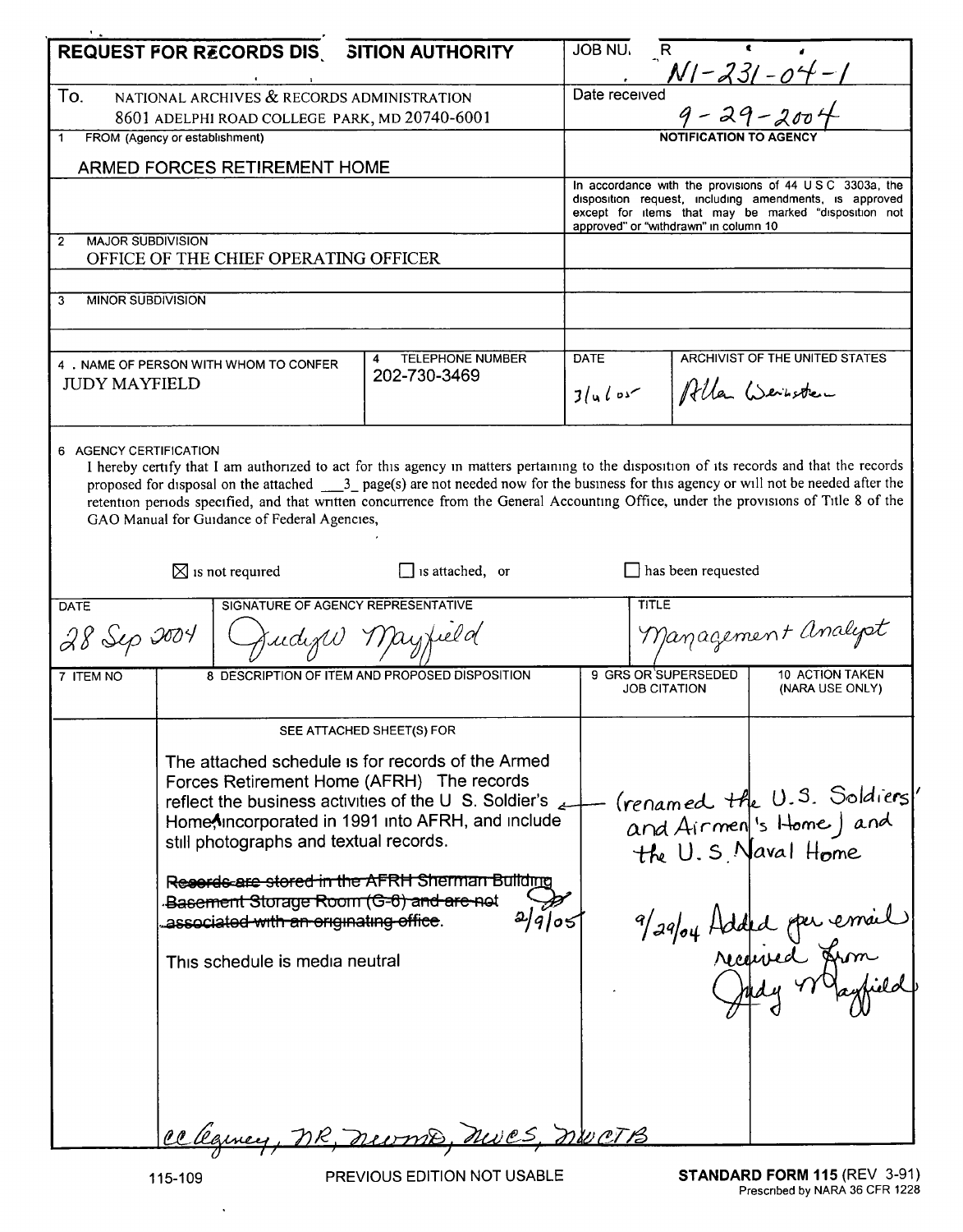## . *ARMED FORCES RETIREMENT HOME (AFRH) SCHEDULE*

This schedule is media neutral. Transfer of records is to be in accordance with published NARA guidance for media and format at the time of the transfer.

#### **1. Resident Files.**

Documents relating to application, registration, admissions, re-admissions, dismissal, discharge, death, employment, housmg, suspension, transfer, and other activities of residents. Included are daily and monthly registers, reports, lists, returns, statements ofservice, indices, and related records. **EXCLUDED** are individual resident case files.

*Disposition:* PERMANENT. Cut off inactive files annually. Transfer mactive files to NARA in 5-year-blocks when newest record is 15 years old.

#### **2. Resident Financial Transactions Files.**

Records accumulated to record data on the collection of payments, recognition of revenue and liabilities, and the admimstration of the AFRH Resident Program as it relates to services provided individual residents. Included are records used to record the payment or refund of monies to residents and detail records including cash receipt journals, transaction registers, and related records.

*Disposition:* TEMPORARY. a.) Records dating up to and including 1945, transfer to NARA after NARA review. b.) All other records, cut off inactive files annually. Destroy 7 years after cut off

#### **3. Mission/Organization Files.**

Records relate to the overall mission, policies, procedures, organization, and planning activities of the Armed Forces Retirement Home (AFRH). Included are records that relate to policies and procedures, program direction, boards and committees, external and policy-related reports, agency histories, regulations and laws, and other activities. Included are correspondence, memoranda, ledgers, reports, proposals, background materials or studies, and related records.

*Disposition:* PERMANENT. Cut off annually. Transfer to NARA in 5-year-blocks when newest record is 20 years old. Earlier transfer is authorized for the records of defunct boards and/or committees.

#### 4. **Record Copies of Publications.**

AFRH publications and background materials. Included are record copies of news releases; press clippings pertaining to the AFRH and its residents; and AFRH publications, including newsletters/weekly publications; posters created by the AFRH for internal, Government-wide, or public distribution; and AFRH reports such as annual reports and other required AFRH studies.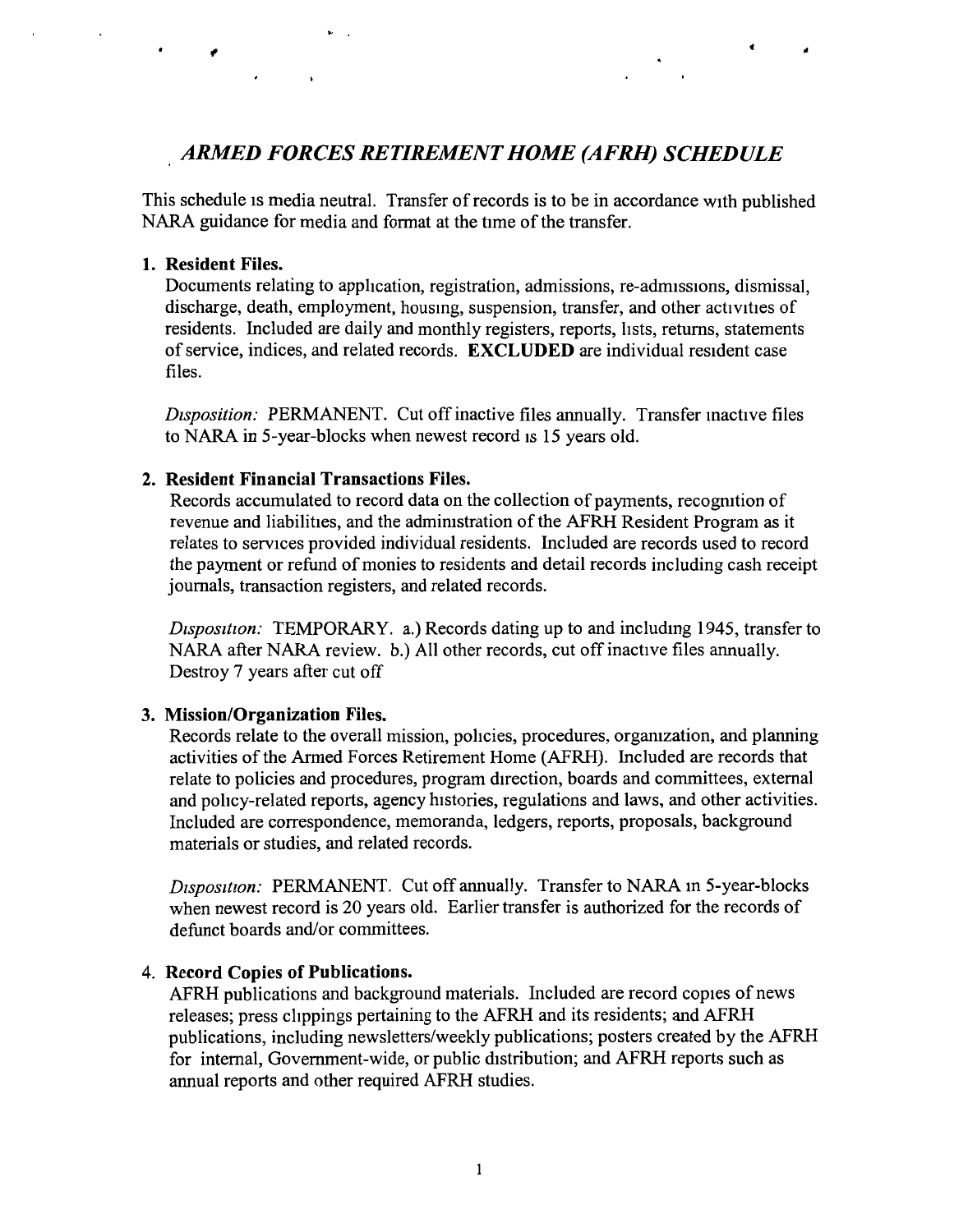*Disposition:* PERMANENT. Transfer 1 copy of each publication to NARA in 5year-blocks when newest record is 5 years old. Transfer all copies of publications prior to 1946. Transfer 2 copies of posters upon publication.

#### **5. Still Photographs Official Files.**

 $\cdot$ 

Records include each type of photographic print, negative, and slide as described in 36 CFR 1228.266 and accompanymg indices. Records depict significant events, personalities, activities ofresidents, and subjects relatmg to the mission and activities of the AFRH in particular and American history in general. Included are still photographs of dedication ceremonies and official events, visits from officials and significant citizens; and major events and activities relatmg to the AFRH, such as the care and activities of residents, the operations and grounds of the AFRH, and biographical sketches of leading AFRH personalities.

*Disposztzon:* PERMANENT. Cut off annually. Transfer to NARA in 5-year-blocks when newest record is 5 years old. Transfer is to be in accordance with published NARA guidance for media and format.

#### **6. Audiovisual Official Files.**

Records include motion picture films, sound recordings, videotapes, and equivalent or related records created by AFRH or acquired from outside sources and as described in 36 CFR 1228.266. Included are the master sound or video recording or the original film negative and one print of motion picture that documents AFRH's mission, programs, and activities. Included are AFRH sponsored productions, recordmgs of public meetings, speeches, or events; guest speakers; testimonies before Congress and at other hearings; interviews with AFRH officials and staff; and other productions created to disseminate information to the residents or public regarding AFRH operations and programs. Included 1s the related documentation for the audiovisual records that may include finding aids and production documentation such as data sheets, shot lists, continuities, review sheets, catalogs, indexes, lists of captions, production contracts, scripts, transcripts, or other records that may be helpful or necessary for proper identification or retrieval and/or for authentication or production.

*Disposition:* PERMANENT. Cut off annually. Transfer the original or earliest generation recording, 1 copy for reference, and related documentation when records are 5 years old. Transfer is to be in accordance with published NARA guidance for media and format, according to 36 CFR 1228.266.

### **7. Budget and Finance Policy Files.**

Records include correspondence and subject files that document agency policy and procedures governing budget admmistration and reflecting pohcy decisions affectmg expenditures for agency programs.

*Disposition:* PERMANENT. Cut off annually. Transfer to NARA in 10-year blocks when newest record is 20 years old.